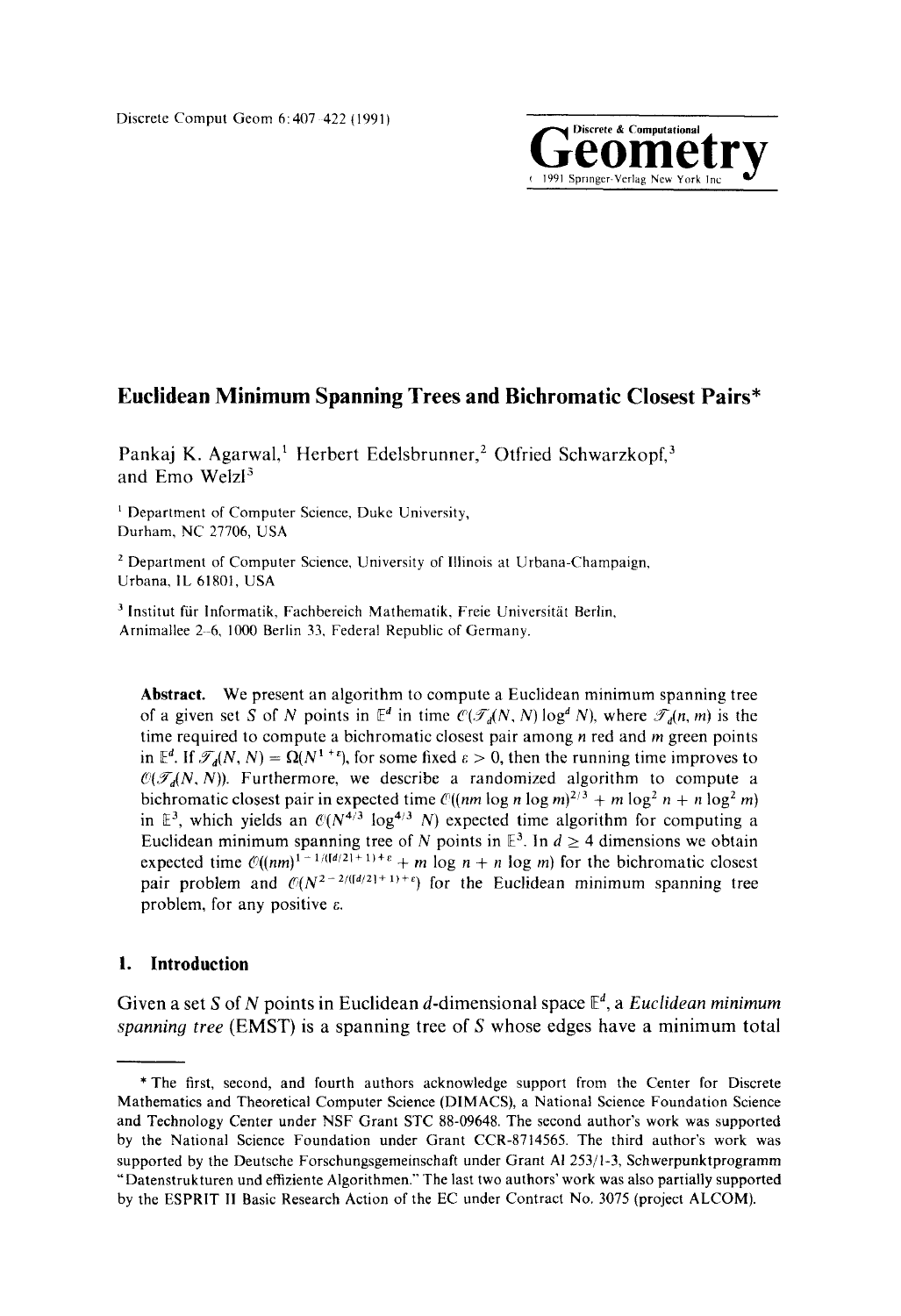length among all spanning trees of  $S$ , where the length of an edge is the Euclidean distance between its vertices. For  $d = 2$ , an  $\mathcal{O}(N)$  log N) algorithm for the computation of an EMST has been given by Shamos and Hoey [SH]. For  $d \geq 3$ , Yao [Y] obtained  $o(N^2)$  algorithms. In three dimensions, his algorithm runs in time  $\mathcal{O}((N \log N)^{1.8})$ , which can be reduced to  $\mathcal{O}((N \log N)^{1.5})$  using results on the computation of Voronoi diagrams, see Section 5.1. Algorithms for computing approximate minimum spanning trees have been developed by Clarkson [Cll] and Vaidya [V].

Our aim is to shed light on the relation between the EMST problem and the computation of *bichromatic closest pairs* (BCP). The latter problem can be formulated as follows: Given a set of n red and m green points in  $\mathbb{E}^d$ , find a red point r and a green point q such that the distance between r and  $q$  is minimum among all red-green pairs. Note that this is not the same as the *nearest foreign neighbor* (NFN) problem as studied by Yao, which calls for computing, for *every*  green point  $g$ , a closest red point  $r(g)$ .

It is not difficult to verify that an EMST of the union of the red and green points contains at least one closest red-green pair, It is thus possible to solve the BCP problem by computing an EMST. The first result of this paper is to show that the converse is also true. We present an algorithm that computes an EMST by solving several BCP problems. If we can find a BCP for  $n$  red and  $m$  green points in  $\mathbb{E}^d$  in time  $\mathcal{T}_d(n, m)$ , then we can compute an EMST in  $\mathbb{E}^d$  in time  $\mathcal{O}(\mathcal{J}_d(N, N) \log^d N)$ . Moreover, if  $\mathcal{J}_d(N, N) = \Omega(N^{1+\epsilon})$  for some  $\epsilon > 0$ , the time to compute an EMST is only  $\mathcal{O}(\mathcal{T}_4(N, N))$ .

Most current EMST algorithms start by computing a set of edges which can be shown to be a superset of the edge set of an EMST. In the two-dimensional case the set of edges of the Delaunay triangulation is a good choice for this superset. Unfortunately, already in three dimensions the edge set of the Delaunay triangulation can be the complete graph. Another possible choice for a suitable superset is due to Yao. He divides the set of all possible edges into a constant number of groups, according to the slope of the edges, and selects a linear number of edges from each group. Our algorithm is based on a similar idea. We classify all possible edges into  $\mathcal{O}(N \log^{d-1} N)$  groups, each group forming a complete bipartite subgraph on two subsets,  $R$  and  $G$ , of  $S$ . We are then able to show that for each group only a closest pair between  $R$  and  $G$  can form an edge of any EMST.

We then turn our attention to the BCP problem. We show that a random sample of one of the point sets can be used to decompose the problem into many small ones, which can then be solved using one of the solutions to the post office problem that can be found in the literature. Using the currently best known results in that direction, we obtain a randomized algorithm that computes a bichromatic closest pair of  $n$  red and  $m$  green points in three dimensions in expected time  $\mathcal{O}((nm \log n \log m)^{2/3} + m \log^2 n + n \log^2 m)$ . This implies an  $\mathcal{O}(N^{4/3} \log^{4/3} N)$  randomized expected time algorithm for the EMST problem in  $E<sup>3</sup>$ . In d dimensions, the time bounds are  $\mathcal{O}((nm)^{1-1/((d/2)+1)+\epsilon} + m \log n + n \log m)$  for the BCP problem and  $\mathcal{O}(N^{2-2/(d/2)+1)+\epsilon})$  for the EMST problem, where  $\epsilon > 0$  is a constant which can be made arbitrarily small.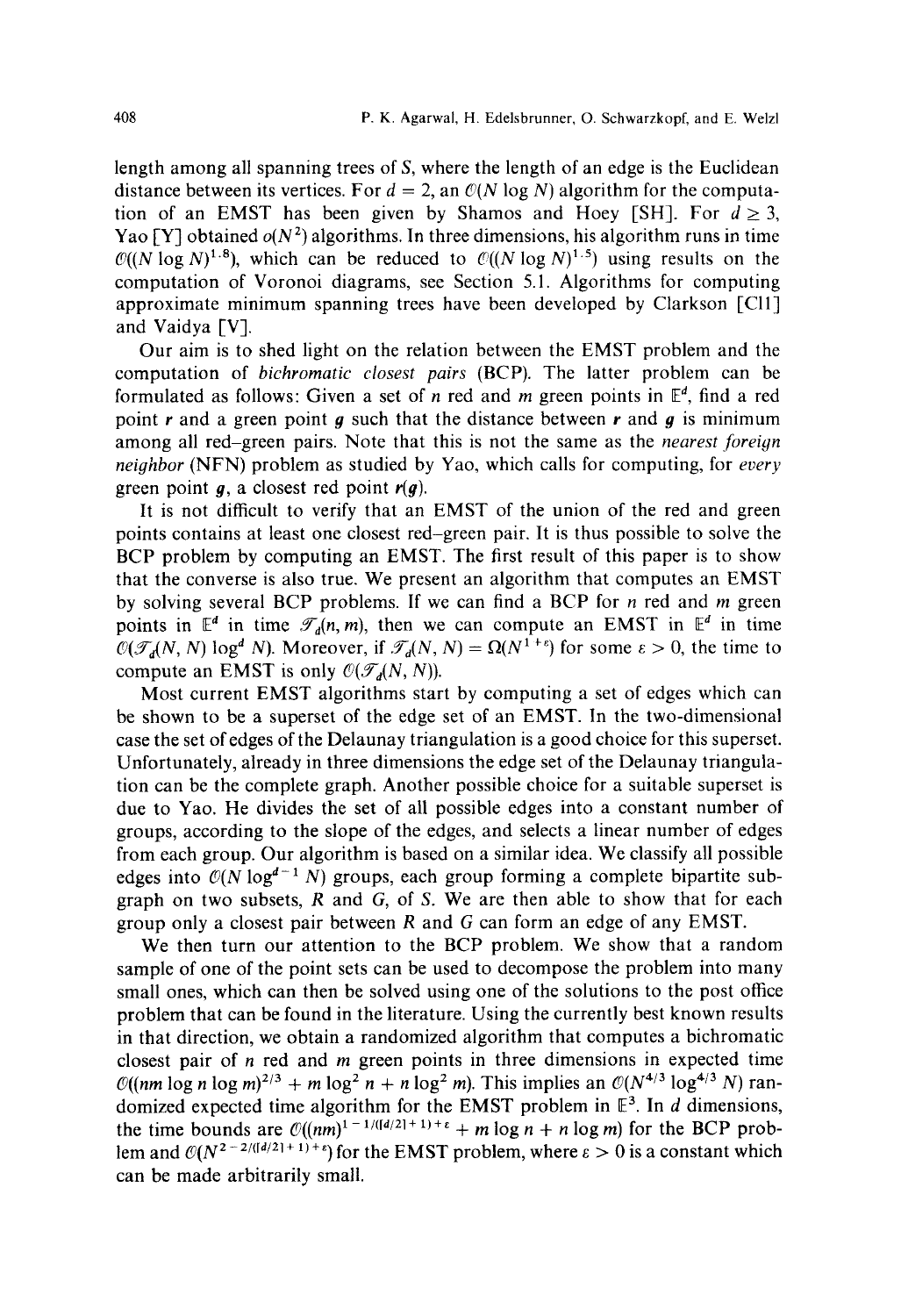# **2. Conventions**

We do not distinguish between points and vectors in  $\mathbb{E}^d$ ; hence, we can add and subtract points. The *scalar product* of  $x = (x_1, ..., x_d)$  and  $y = (y_1, ..., y_d)$  is  $x^T y = \sum_{i=1}^d x_i y_i$ , the *norm* of x is  $||x|| = \sqrt{x^T x}$ , and the *angle* between x and y is  $L(x, y)$  = arccos  $x^T y/(||x|| \cdot ||y||)$ . Furthermore, the *angle*  $L(xyz)$  defined by the three points x, y, and z is defined as  $\angle (xyz) = \angle (z - y, x - y)$ .

For A,  $B \subseteq \mathbb{E}^d$  define  $A + B = \{x + y | x \in A, y \in B\}$  and let  $x + B = \{x\} + B$ . The *Euclidean distance* between x and y is  $d(x, y) = ||y - x||$ . For a finite point set A, define  $d(x, A) = \min_{y \in A} d(x, y)$ , and for two finite point sets A and B, define  $d(A, B) = \min_{x \in A} d(x, B)$ . For two points x and y we let xy be the line segment connecting them; the *length* of  $xy$  is denoted by  $d(x, y)$ .

*A closest (A, B)-pair is a pair*  $(x, y)$  *with*  $x \in A$ ,  $y \in B$ , and  $d(x, y) = d(A, B)$ . We define  $diam(A) = max_{x,y \in A} d(x, y)$ .

For three vectors  $x, y, z$  we use

$$
\angle(x, y) \leq \angle(x, z) + \angle(z, y), \tag{1}
$$

the triangle inequality for the angles they define.

#### **3. Geometric Results**

As mentioned above, we intend to classify the set of pairs of points in S into several groups. From each group we select only one pair as a possible edge for an EMST. In this section we define the groups and show the geometric result which allows selecting only one edge for every group.

First, we introduce some notation. Let  $d \in \mathbb{E}^d$  be a vector of unit length,  $||d|| = 1$ , indicating a direction in d-dimensional space, and let  $\alpha < 90^{\circ}$  be an angle. We define the cone  $Cone(d, \alpha) = \{x \in \mathbb{F}^d | \angle (x, d) \leq \alpha\}.$ 

Let  $\alpha_0$  be the largest angle so that for any  $0 < \alpha < \alpha_0$  we have

$$
\tan 2\alpha < \cos 2\alpha
$$

 $(\alpha_0 = (\arcsin(\sqrt{5} - 1)/2)/2$  which is about 19.08°). In the following we assume that  $\alpha$  is fixed with  $0 < \alpha < \alpha_0$ .

Let S be a finite set of points in  $E^d$  for which we want to compute an EMST. For two disjoint subsets R and G of S we call (R, G) a *strongly separated* pair if

$$
\max\{diam(R), \, diam(G)\} < d(R, G).
$$

Furthermore, we call  $(R, G)$  *a-separated* if there exists a point z and a direction vector **d** such that  $R \subseteq z + Cone(-d, \alpha)$  and  $G \subseteq z + Cone(d, \alpha)$ . When **d**, the orientation of the cones, is important we call  $(R, G)$   $\alpha$ -separated *in direction*  $d$ .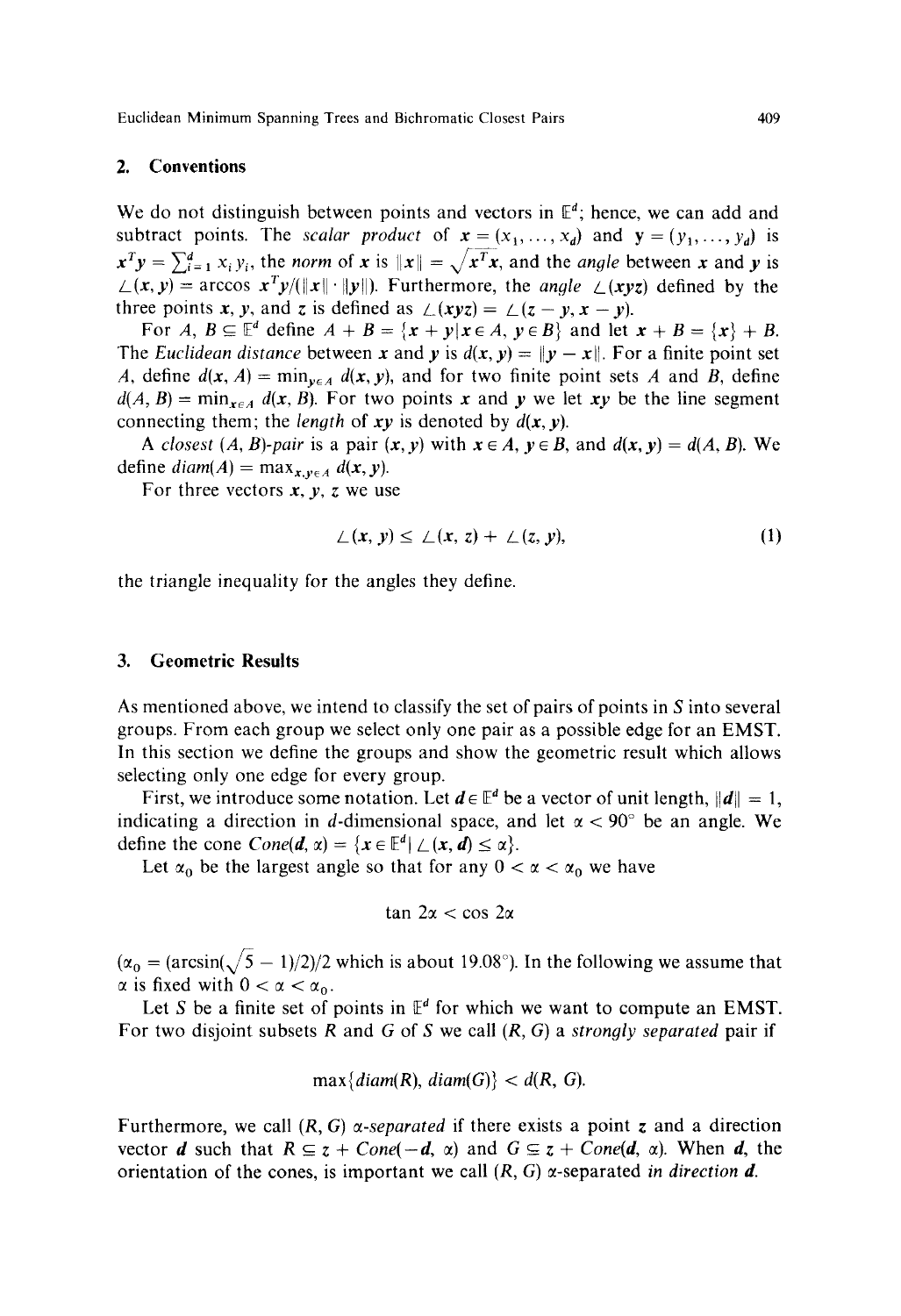The strongly separated pairs are our first means to reduce the number of candidate edges for an EMST. In fact, if  $(R, G)$  is a strongly separated pair, an EMST contains at most one edge between R and G, namely a closest  $(R, G)$ -pair:

Lemma 1. *Let E be a subset of edges of the complete graph on S such that E contains every EMST for S and let*  $\mathcal{B}$  *be a set of strongly separated pairs (R, G), R, G*  $\subseteq$  *S, such that for every edge*  $\{r, g\} \in E$  there is a pair  $(R, G) \in \mathcal{B}$  with  $r \in R$ ,  $g \in G$ . If  $M \subseteq E$  contains a closest  $(R, G)$ -pair for every pair  $(R, G) \in \mathcal{B}$ , then M *contains an EMST of S.* 

*Proof.* Let T be an EMST using the maximum possible number of edges in M. Suppose for a contradiction that T contains an edge  $e = \{r, q\} \notin M$ . Let Q and  $S \setminus O$ be the vertex sets of the two connected components of  $T$  which arise after removing e. Consider a pair  $(R, G) \in \mathscr{B}$  with  $r \in R$  and  $q \in G$ . Since  $diam(R)$ ,  $diam(G)$  $d(R, G) \leq d(r, g)$ , we have  $R \subseteq Q$  and  $G \subseteq S \backslash Q$ . By definition, M contains a closest  $(R, G)$ -pair  $(r', g')$ . Since  $d(r', g') \leq d(r, g)$ , there is an EMST T' which contains  $(r', g')$ instead of  $(r, q)$ . So T' contains one more edge of M than T, a contradiction.  $\Box$ 

We obtain strongly separated pairs from  $\alpha$ -separated pairs. Let  $(R, G)$ ,  $R, G \subseteq S$ , be  $\alpha$ -separated in direction **d**. We call  $r \in R$  extremal if  $r + Cone(d, \pi/2 - \alpha)$  contains no element of R. Analogously, we call  $g \in G$  extremal if  $g + Cone$  (-d,  $\pi/2 - \alpha$ ) contains no element of G. We denote the subsets of extremal elements by  $R'$  and  $G'$ .

**Lemma 2** (Fig. 1). Let  $(R, G)$ ,  $R, G \subseteq S$ , be an  $\alpha$ -separated pair, and let  $R', G'$  be *the subsets of extremal elements.* If  $\{r, g\}$ ,  $r \in R$ ,  $g \in G$ , *is an edge of some EMST of S, then*  $r \in R'$ ,  $q \in G'$ .

*Proof.* Here we use a result of Yao [Y] who proved that if  $\{r, g\}$  is an edge of an EMST of S and  $g \in r + Cone(d, \beta)$ , for  $\beta \leq \pi/6$ , then g is a nearest neighbor of *r* in the cone  $r + Cone(d, \beta)$ . Since  $\alpha < \pi/6$  by assumption this is also true if we substitute  $\alpha$  for  $\beta$ . So consider g. We claim that if  $g \in G\backslash G'$ , then g cannot be the nearest neighbor of  $r$  in the given cone. So assume that  $q$  is not extremal, i.e., there



**Fig. 1.** Illustration of Lemma **2,**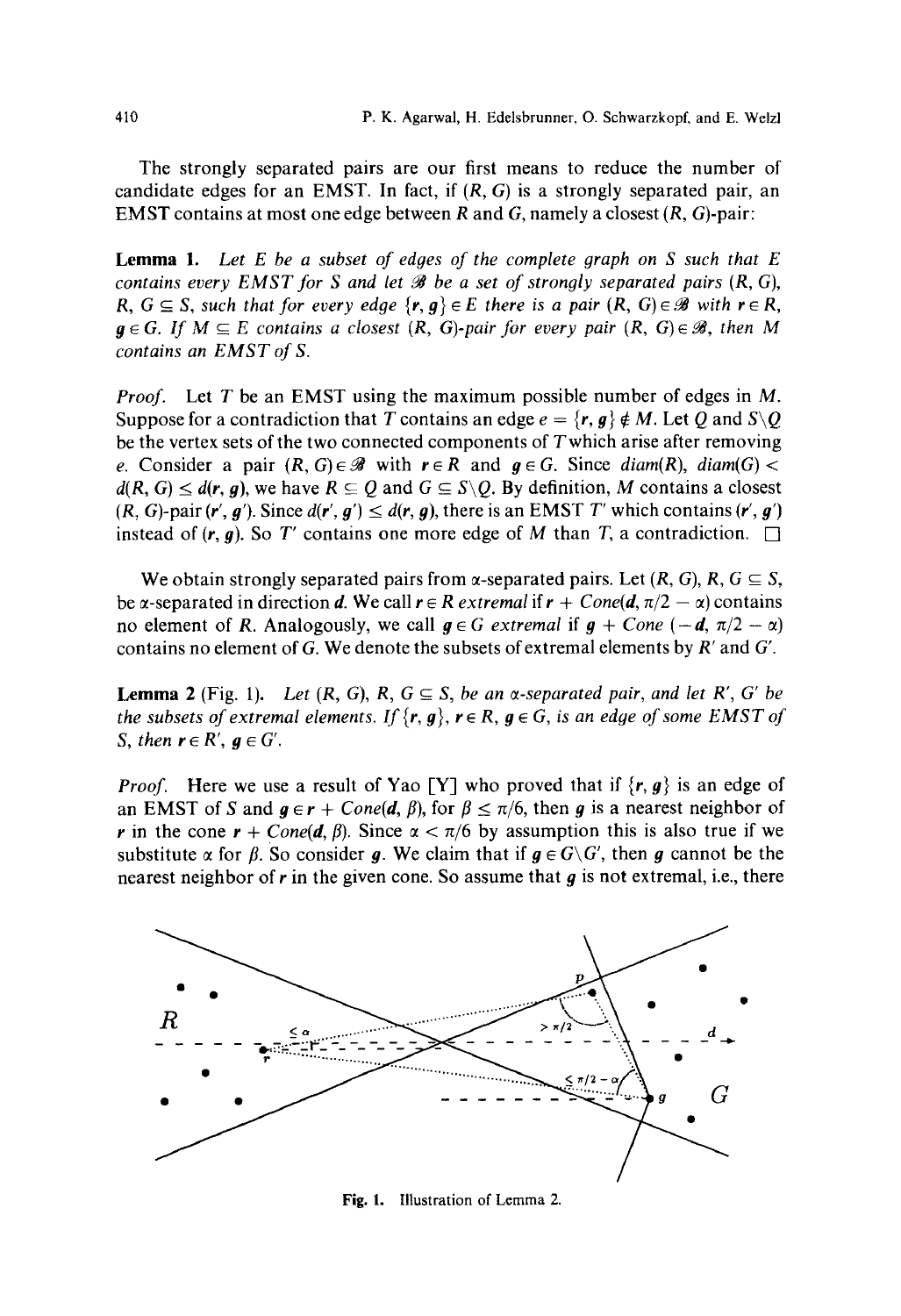exists a point  $p \in g + Cone(-d, \pi/2 - \alpha)$ . Consider the triangle *rpg*. We have  $\angle$  (rpg) =  $\pi - \angle (p - r, g - p)$ ,  $\angle (d, p - r) \leq \alpha$ , and  $\angle (d, g - p) \leq \pi/2 - \alpha$ . By the triangle inequality (1) we have  $\angle (p - r, q - p) \leq \pi/2$ , and therefore  $\angle (rpq) \geq \pi/2$ . Hence, *rg* is the longest side of the triangle *rpg* which implies  $d(r, g) > d(r, p)$ , a contradiction.

We conclude that g must be extremal in G. By symmetry, we have  $r \in R'$  and r is the closest neighbor of q in R.  $\Box$ 

So we can content ourselves with the pair  $(R', G')$ , and fortunately we have the following result.

**Lemma 3** (Fig. 2). If  $(R', G')$  is an *x*-separated pair of extremal elements, then *(R', G') is strongly separated.* 

*Proof.* Let  $z \in \mathbb{F}^d$  be such that  $G' \subseteq z + Cone(d, \alpha)$ . Let  $g, p \in G'$  and consider the triangle *zgp*. Define  $\varphi = \angle(gzp)$ ,  $\psi = \angle(pgz)$ , and  $\omega = \angle(ppz)$  and let a, b, and c be the lengths of  $zg$ ,  $zp$ , and  $qp$ . Using (1) we derive bounds on the sine functions of the angles. From  $\varphi \leq 2\alpha$  we get sin  $\varphi \leq \sin 2\alpha$ , and from  $\pi/2 - 2\alpha \leq \psi$ ,  $\omega \leq \alpha$  $\pi/2 + 2\alpha$  we get sin  $\psi \ge \cos 2\alpha$  and sin  $\omega \ge \cos 2\alpha$ .

The equality

$$
\frac{a}{\sin \omega} = \frac{b}{\sin \psi} = \frac{c}{\sin \varphi}
$$

for the triangle *zgp* implies

$$
c = b \frac{\sin \varphi}{\sin \psi} \le b \frac{\sin 2\alpha}{\cos 2\alpha} = b \tan 2\alpha, \tag{2}
$$

$$
b = a \frac{\sin \psi}{\sin \omega} \le a \frac{1}{\sin \omega} \le a \frac{1}{\cos 2\alpha}.
$$
 (3)



Fig. 2. Illustration of Lemma 3.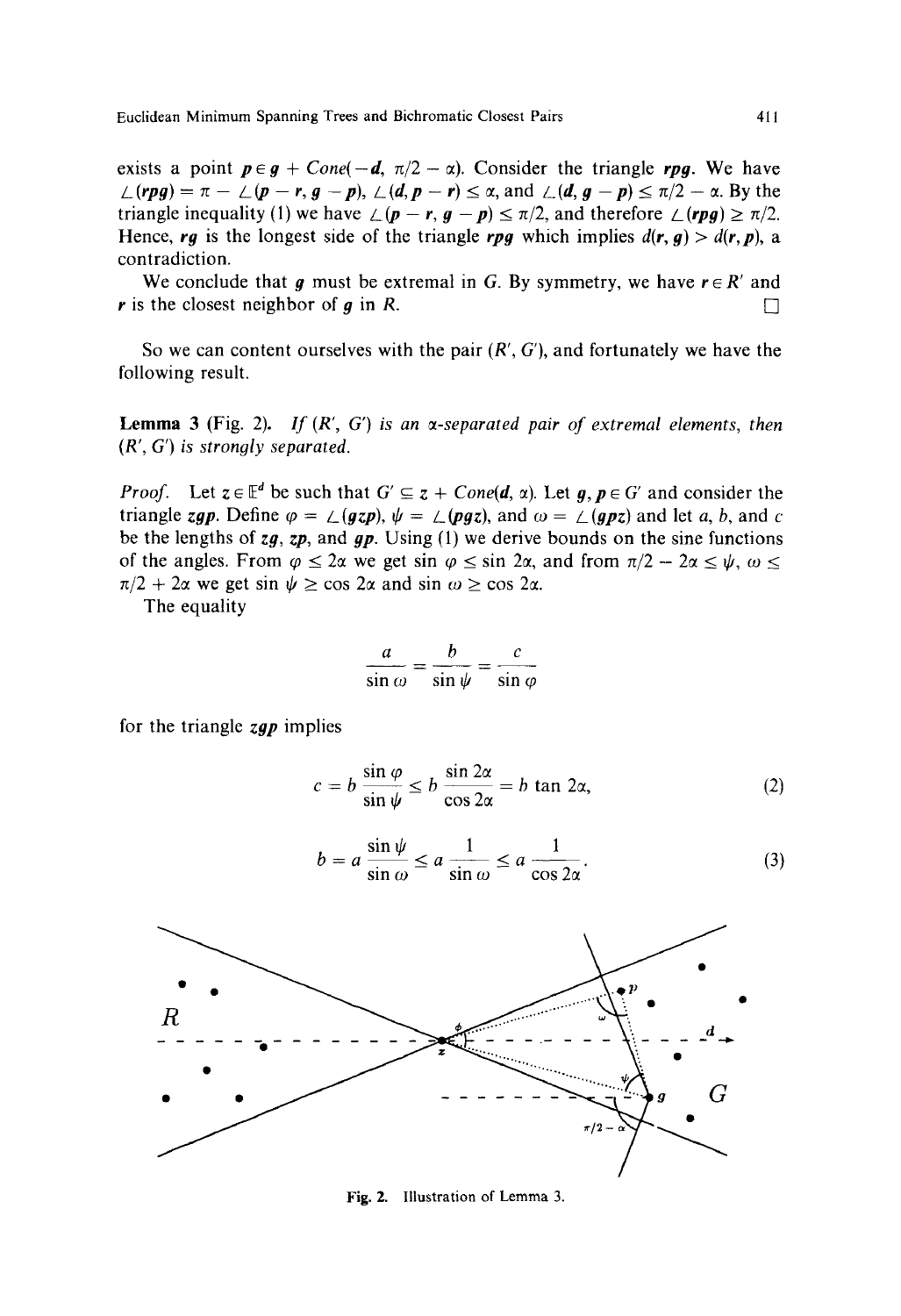Let  $g_0 \in G'$  be a nearest neighbor of z, that is,  $d(z, g_0) = d(z, G')$ . By (3), for every  $g \in G'$ , we have

$$
d(z, g) \le d(z, g_0) \frac{1}{\cos 2\alpha} = d(z, G') \frac{1}{\cos 2\alpha}.
$$
 (4)

Now let  $g'$ ,  $g''$  be any pair of points in G'. It follows from (2) and (4) that

$$
d(\boldsymbol{g}', \boldsymbol{g}'') \leq d(z, \boldsymbol{g}') \tan 2\alpha \leq d(z, G') \frac{\tan 2\alpha}{\cos 2\alpha} < d(z, G')
$$

as  $\alpha < \alpha_0$ . By symmetry, we have  $d(\mathbf{r}', \mathbf{r}'') < d(z, R')$  for any two points  $\mathbf{r}', \mathbf{r}'' \in R'$ , assuming  $R' \subseteq z + Cone(-d, \alpha)$ . We thus have

$$
\max\{diam(R'), \, diam(G')\} < \max\{d(z, R'), \, d(z, G')\}.
$$

Consider now  $r \in R$ ,  $g \in G$ . The angle  $(rzg) \geq \pi - 2\alpha > \pi/2$ , so rg is the longest side of the triangle *rzg*. This implies  $d(r, g) > \max\{diam(R'), diam(G')\}$ , which is equivalent to saying that  $R'$  and  $G'$  are strongly separated.

Now we can give our central result which reduces the EMST problem to the BCP problem.

**Lemma 4.** *Let S be a set of points in*  $E^d$  *and let*  $\mathcal{B}$  *be a set of*  $\alpha$ *-separated pairs, for some*  $0 < \alpha < \alpha_0$ , with the property that, for any pair of points **r**,  $g \in S$ , there *exists a pair*  $(R, G) \in \mathcal{B}$  such that  $r \in R$  and  $g \in G$ . If a subset M of edges contains *a closest*  $(R, G)$ -pair for every  $(R, G) \in \mathcal{B}$ , then M contains an EMST of S.

*Proof.* Consider the set  $\mathscr{B}' = \{(R', G') | (R, G) \in \mathscr{B} \text{ and } R', G' \text{ are the sets of } \mathscr{B}' = \{(R', G') | (R, G) \in \mathscr{B} \text{ and } R' \}$ extremal elements in R and G. Let E be the set of edges  $E = \{ \{r', g'\} | r' \in R', g' \in G'$ ,  $(R', G') \in \mathcal{B}'$ . By Lemma 2, E contains every EMST of S. By Lemma 3,  $\mathcal{B}'$  and E fulfill the requirements of Lemma 1. As in Lemma 2, it is easy to see that a closest pair of  $(R, G)$  is also a closest pair of  $(R', G')$ . The result thus follows from Lemma 1.  $\Box$ 

#### **4. An Algorithm To Reduce EMST to BCP**

We now describe an algorithm that solves the EMST problem in d dimensions by solving several instances of the BCP problem, assuming we are given an algorithm for the BCP problem. Let this algorithm take  $\mathcal{T}_d(n, m)$  time for a set of n red and m green points. As usual we let S be a set of N points and we wish to compute an EMST of S.

We borrow some notation from [Y]. Let  $B = \{b_1, ..., b_d\}$  be a basis of  $\mathbb{E}^d$ . The *convex cone* of B is  $Conv(B) = {\sum_{i=1}^{d} \lambda_i b_i | \lambda_i \ge 0, \forall i}$ . We call  $Conv(B)$  narrow if there exists a vector  $d \in \mathbb{E}^d$ ,  $||d|| = 1$ , such that  $Conv(B) \subseteq Cone(d, \alpha)$  with  $\alpha < \alpha_0$ . Let  $\mathscr F$  be a finite family of bases of  $\mathbb{E}^d$ . We call  $\mathscr F$  a *fan* of  $\mathbb{E}^d$  if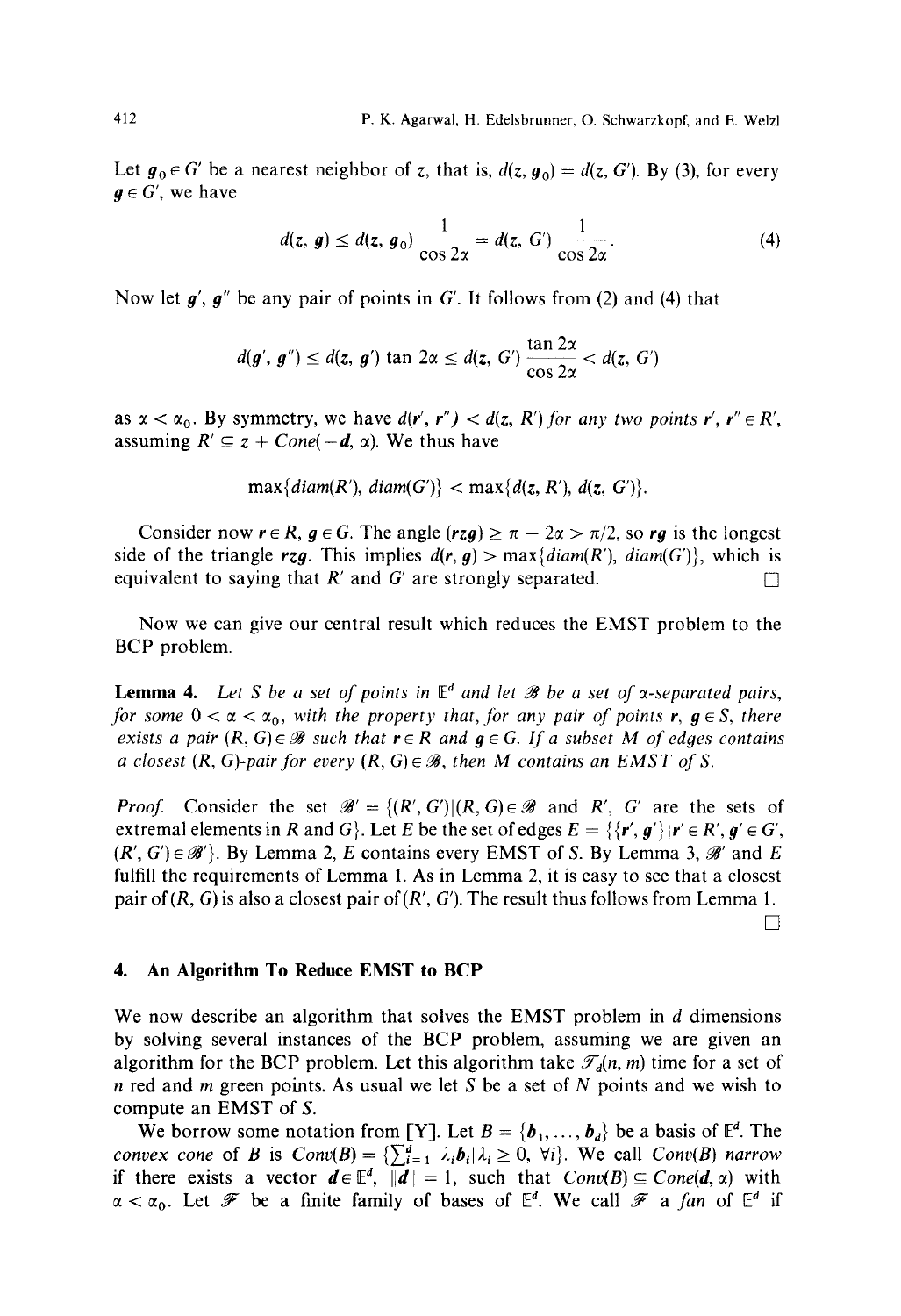$U_{B\in\mathscr{F}}(Conv(B)) - Conv(B)) = \mathbb{E}^d$ . A fan  $\mathscr{F}$  is called *narrow* if every  $B \in \mathscr{F}$  is narrow. By Lemma 4.2 of  $[Y]$ , for every dimension d we can construct a narrow fan in a finite number of steps.

We compute such a narrow fan  $\mathscr F$  and successively consider the bases  $B \in \mathscr F$ . For each  $B \in \mathcal{F}$ , we compute a set  $\mathcal{B}_B$  of *x*-separated pairs using an algorithm inspired by the range tree structure for d-dimensional point sets (see, e.g., [PSI).

Let  $B = \{b_1, \ldots, b_d\}$  be the basis for which we compute  $\alpha$ -separated pairs, and let  $(x_1, \ldots, x_d)$  be the coordinates of a point x in this basis, that is,  $x = x_1 b_1 + x_2$  $\cdots + x_d b_d$ . We assume that B is such that no two points of S share a coordinate. The algorithm that computes the  $\alpha$ -separated pairs is recursive, and each recursive call either reduces the number of points considered or the *dimensionality* of the problem. The  $\alpha$ -separated pairs are output when the dimensionality k is 0. The input parameters of the algorithm are  $k$ , the dimensionality,  $R$ , a set of red points, and G, a set of green points in  $\mathbb{E}^d$ . Initially,  $k = d$  and  $R = G = S$ .

- 1. If  $k = 0$ , then output  $(R, G)$  as an *x*-separated pair.
- 2. Otherwise (if  $k \ge 1$ ) execute the following steps.
	- 2.1. Compute  $x_k$ , the median of the kth coordinate of points in  $R \cup G$ .
	- 2.2. Set  $R_l = {r \in R | r_k \le x_k}, R_r = {r \in R | r_k > x_k}, G_l = {g \in G | g_k \le x_k}, \text{and}$  $G_r = \{g \in G | g_k > x_k\}.$
	- 2.3. If  $R_1 \neq \emptyset$  and  $G_r \neq \emptyset$ , then recurse with parameters  $k 1, R_1$ , and  $G_r$ .
	- 2.4. If  $R_1 \neq \emptyset$  and  $G_1 \neq \emptyset$ , then recurse with k,  $R_1$ , and  $G_1$ .
	- 2.5. If  $R_r \neq \emptyset$  and  $G_r \neq \emptyset$ , then recurse with k,  $R_r$ , and  $G_r$ .

Since B is narrow, every pair  $(R, G)$  returned by the algorithm is  $\alpha$ -separated. We need to show that if  $g \in r + Conv(B)$ , then the algorithm outputs a pair  $(R, G)$  with  $r \in R$  and  $g \in G$ . Assume inductively that this is true for dimension  $d - 1$ . To prove it for dimension d note that  $g \in r + Conv(B)$  is equivalent to  $r_i < g_i$  for  $1 \le i \le d$ . In particular, it implies  $r_d < g_d$ . Thus, there will be a call of the algorithm so that  $k = d$ ,  $r \in R_1$ , and  $g \in G_r$ . Step 2 calls the algorithm for  $k = d - 1$ ,  $R = R_1$ , and  $G = G_r$ , and by inductive assumption this call produces the desired  $\alpha$ -separated pair. Let  $\mathscr{B}_B$  be the set of  $\alpha$ -separated pairs produced by the algorithm.

From what we just said it follows that  $\mathscr{B} = \bigcup_{B \in \mathscr{F}} \mathscr{B}_B$  fulfills the requirements of Lemma 4. It therefore suffices to compute, for every pair  $(R, G) \in \mathcal{B}$ , a closest  $(R, G)$ -pair to obtain a suitable set M. We claim that the size of M is  $\mathcal{O}(N \log^{d-1} N)$ and verify this by counting the number of  $\alpha$ -separated pairs generated by the algorithm when it is called for  $k = d$ ,  $R = G = S$ , and basis B. Let  $t_k(n + m)$  denote the maximal number of  $\alpha$ -separated pairs generated for any input sets R, G with  $|R| = n$ ,  $|G| = m$ , so we are interested in  $t_d(2N)$ . Clearly,  $t_0(n + m) = 1$ . For higher indices  $k$  we have

$$
t_k(n+m) \leq 2t_k\left(\frac{n+m}{2}\right) + t_{k-1}(n+m)
$$

which solves to  $t_k(n + m) = \mathcal{O}((n + m) \log^{k-1}(n + m))$ . It follows that  $t_d(2N) =$  $\mathcal{O}(N \log^{d-1} N)$  as claimed. From M we can compute an EMST of S in time  $\mathcal{O}(N \log^{d-1} N)$ .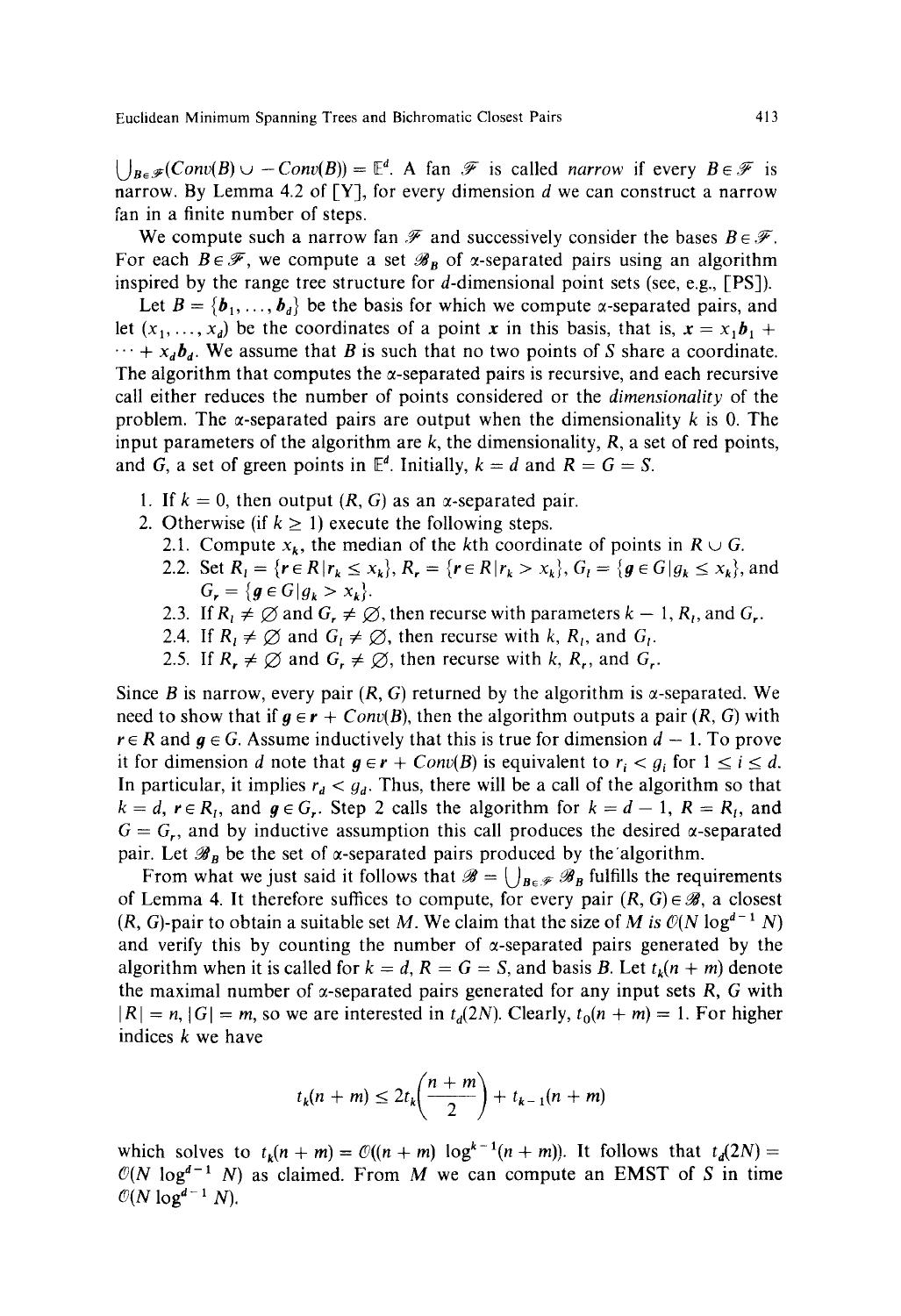It remains to analyze the computation of closest pairs. In order to get closest pairs as output we just replace step 1 with

1'. If  $k = 0$ , then find a closest  $(R, G)$ -pair  $\{r, g\}$  and output it.

Recall that  $\mathcal{T}_d(n, m)$  is an upper bound on the time it takes to compute  $\{r, g\}$  if  $n = |R|$  and  $m = |G|$ . Let  $T_d^{k}(n + m)$  be the running time of the above algorithm for dimensionality k, and for sets R of size n and G of size m in  $\mathbb{E}^d$ . We have  $T_d^0(n + m) = \mathcal{T}_d(n, m)$ , and since  $\mathcal{T}_d(n, m) = \Omega(n + m)$  we have

$$
T_d^k(n + m) = 2T_d^k\left(\frac{n + m}{2}\right) + T_d^{k-1}(n + m)
$$

for  $k \ge 1$ . Without further assumptions we get  $T_d^d(2N) = \mathcal{O}(\mathcal{T}_d(N, N) \log^d N)$ . However, if  $\mathscr{T}_d(n,m) = \Omega((n+m)^{1+\epsilon})$ , for some fixed  $\epsilon > 0$ , then  $T_d^d(2N) =$  $\mathcal{O}(\mathcal{T}_d(N, N))$ . We summarize the results of this section.

**Theorem 5.** *Let*  $\mathcal{T}_d(n, m)$  *be the time required to compute a BCP for n red and m green points in*  $E^d$ . Then an EMST of N points in  $E^d$  can be computed in time  $\mathcal{O}(\mathcal{F}_d(N, N) \log^d N)$ . If furthermore  $\mathcal{F}_d(n, m) = \Omega((n + m)^{1 + \varepsilon})$ , for some  $\varepsilon > 0$ , then  $\mathcal{O}(\mathcal{T}_d(N, N))$  *time suffices to compute an EMST.* 

#### **5. Computing a BCP**

In this section we present a fast randomized algorithm for the BCP problem: Given a set R of n red points in  $\mathbb{E}^d$  and another set G of m green points in  $\mathbb{E}^d$ , determine a pair of points  $r \in R$  and  $q \in G$  such that  $d(r, q) = d(R, G)$ .

This problem can obviously be solved in time  $\mathcal{O}(mn)$  by testing all red-green pairs of points. The goal of this section is to develop a significantly faster algorithm. The main result is a randomized algorithm whose expected running time is  $\mathcal{O}((nm \log n \log m)^{2/3} + m \log^2 n + n \log^2 m)$  in three dimensions, and

$$
\mathcal{O}((nm)^{1-1/([d/2]+1)+\varepsilon}+m\log n+n\log m)
$$

in  $d \geq 4$  dimensions, for any fixed  $\varepsilon > 0$ .

#### *5.1. BCP for Unbalanced Point Sets*

The BCP problem can be solved by determining for every green point  $g \in G$  its nearest red neighbor  $r \in R$ . Following Yao, we call this the *nearest foreign neighbor* (NFN) problem.

The natural approach to this problem is to preprocess the set  $R$  into a data structure that supports queries of the form: Given a point  $y \in \mathbb{E}^d$ , which point in R is closest to y? Then such a query is performed for every  $q \in G$ .

The computation of such a data structure is known as the *post office problem*  in the literature, and there exist several solutions, see, e.g., [Ch], [C12], and [PT].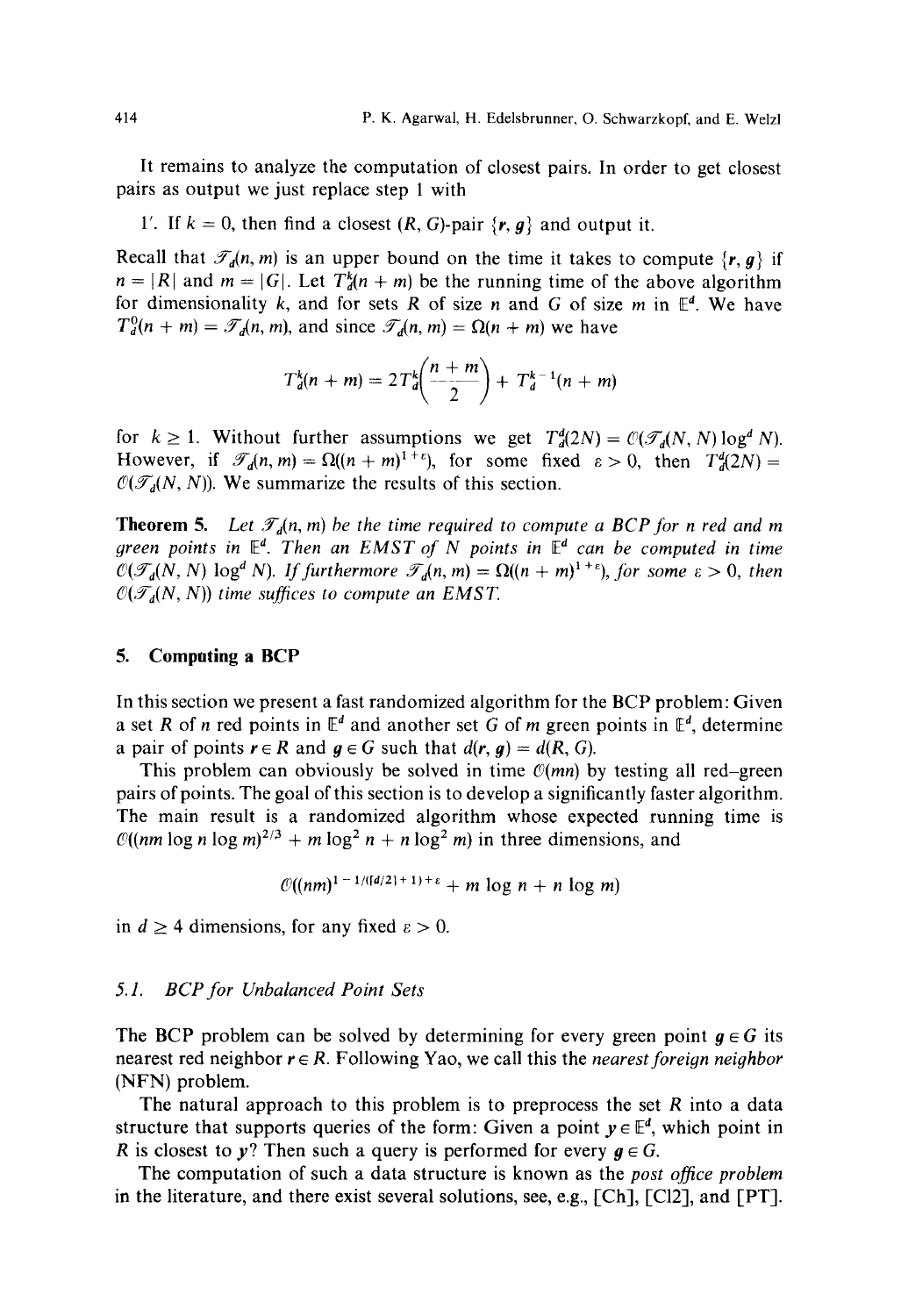In three dimensions, we use Chazelle's technique  $[Ch]$  which preprocesses *n* points in  $\mathbb{E}^3$  in time  $\mathcal{O}(n^2)$  and has query time  $\mathcal{O}(\log^2 n)$ . For  $d \geq 4$  dimensions, we use the technique of Clarkson [C12] which requires  $\mathcal{O}(n^{[d/2]+\epsilon})$  expected time for the preprocessing, where  $\varepsilon > 0$  can be chosen arbitrarily small, and has  $\mathcal{O}(\log n)$ (deterministic) query time.

Note that in three dimensions there is a randomized algorithm for the post office problem which is simpler than Chazelle's algorithm and which has the same time bounds (although only in the expected case). This algorithm has been described in the proceedings version [AESW] and can safely be substituted for Chazelle's technique in the following.

To make our discussions independent of the specific solution to the post office problem we define functions  $p(n)$  and  $q(n)$  and assume that we have a subroutine for the post office problem that preprocesses *n* points in  $\mathbb{E}^d$  in time  $n^{\lfloor d/2 \rfloor} p(n)$  and answers closest point queries in time  $q(n)$ . Note that it makes sense to assume a preprocessing time of  $\Omega(n^{d/2})$  since this is the worst-case combinatorial complexity of the Voronoi diagram for  $n$  point sites in  $d$  dimensions. Any known data structure for the post office problem with polylogarithmic  $q(n)$  indeed takes  $\Omega(n^{[d/2]})$ preprocessing time and storage.

The subroutine for the post office problem can now be used to solve the NFN problem in time  $\mathcal{O}(n^{\gamma}p(n) + mq(n))$ , where  $\gamma$  is defined as a shorthand for  $\lceil d/2 \rceil$ . If we assume that  $q(n)$  is small, e.g., polylogarithmic, then this solution can be recommended only if the set G has many more points than R, e.g., if  $m \ge n^{\gamma}p(n)/q(n)$ . Otherwise, there is a simple technique that balances the two terms of the running time. Notice that in this case  $n^{\gamma} > mq(n)/p(n)$ .

Divide R into  $t = \lceil n(p(n)/mq(n))^{1/\gamma} \rceil > 1$  subsets  $R_1, \ldots, R_t$  of size at most  $\lceil n/t \rceil$ each and solve the problem with the above method for every pair  $(R_i, G)$ . This results in a running time of

$$
\mathcal{O}(t \cdot (n/t)^{\gamma} p(n/t) + t \cdot mq(n/t)) = \mathcal{O}(nm^{1-1/\gamma} p(n)^{1/\gamma} q(n)^{1-1/\gamma}).
$$

Together with the original case where  $m \ge n^{\gamma} p(n)/q(n)$  and the query time is  $O(mq(n))$  this implies the following result.

**Lemma 6.** The BCP problem for a set of n red and a set of m green points in  $E^3$ *can be solved in time*  $\mathcal{O}(nm^{1-1/\gamma}p(n)^{1/\gamma}q(n)^{1-1/\gamma} + mq(n))$ *, assuming a solution to the post office problem with n<sup>y</sup>p(n) preprocessing and q(n) query time, where*  $\gamma = \lceil d/2 \rceil$ .

This time bound is still quite unbalanced in the number of red and green points, but is used as a subroutine in the next section, where we show how to balance the running time with respect to  $n$  and  $m$  using random sampling.

# *5.2. BCP for Balanced Point Sets*

When  $n$  and  $m$  are of about the same size we use a technique similar to that of  $[CEG^+]$ , combined with ideas of [CS]. We take a random sample of the green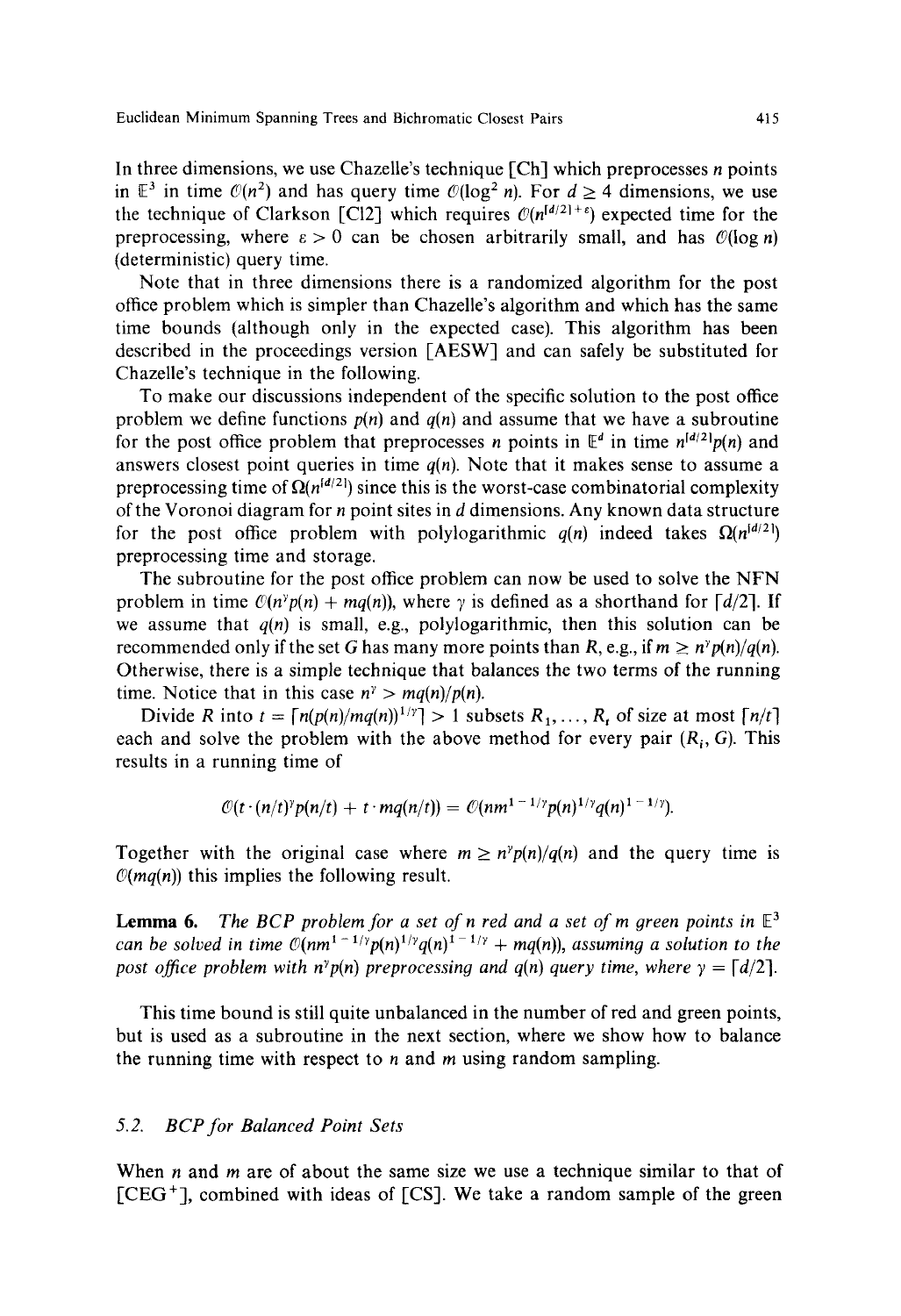points and use it to decompose the problem into many small problems. The idea relies on the fact that the expected size of the subproblems will be unbalanced enough so that we can use the algorithm of the previous section.

We construct a triangulation of the Voronoi diagram of a sample of the green points. More specifically, we use what we call the *bottom-vertex-triangulation (by-triangulation)* of the Voronoi diagram. It is constructed by first decomposing the 2-faces into triangles. Based on these triangles the 3-faces are decomposed into tetrahedra, based on these tetrahedra the 4-faces are decomposed into 4-simplices, and so on and so forth. It turns out that it suffices for our purposes to triangulate only bounded faces. More formally, for  $k = 2$  to d we choose, for every bounded k-face f of the Voronoi diagram, the (lexicographically) smallest vertex v and form a k-simplex with v and every  $(k - 1)$ -simplex of f's  $(k - 1)$ -faces not incident to v. These  $(k - 1)$ -faces are already triangulated since they are bounded.

Let  $Vor(S)$  denote the Voronoi diagram of S and let  $bv$ -Vor(S) be its bytriangulation. The bv-triangulation has the nice property that it is unique and it is completely determined locally. In fact,  $d + 1$  vertices of a bounded Voronoi cell of *Vor(S)* form a simplex  $\Delta$  of *bv-Vor(S)* if and only if  $\Delta$  is a simplex of *bv-Vor(T)*, where  $T \subseteq S$  is the set of at most  $(d + 1)^2$  points defining the  $d + 1$  vertices of  $\Delta$ . This is because every vertex of  $Vor(S)$  is defined by  $d + 1$  points in S, assuming general position. Not that it is important, but  $(d + 1)^2$  can be improved to  $\binom{d+2}{2}$ if we avoid double counting of points.

To make the above remark more formal we introduce a few definitions. For a finite point set  $S \subseteq \mathbb{E}^d$  let  $\mathcal{T}_S$  be the set of simplices  $\Delta$  in *bv-Vor(T)*, for all  $T \subseteq S$ with  $|T| \leq (d + 1)^2$ . Because we assume that S is in general position, the subset T defining a simplex  $\Delta$  is unique and denoted by  $T_{\Delta}$ . For  $\Delta \in \mathcal{T}_S$ , let  $r_{\Delta}$  be the point in  $T_{\Delta}$  that generates the Voronoi cell containing  $\Delta$ , and let

$$
reg(\Delta) = \{x \in \mathbb{E}^d | \exists y \in \Delta, d(y, x) < d(y, r_\Delta) \}.
$$

We have the following simple lemma which is analogous to a similar statement in [CS]

**Lemma 7.** A simplex  $\Delta \in bv$ -  $Vor(S)$  if and only if  $\Delta \in \mathcal{T}_S$  and  $reg(\Delta) \cap S = \emptyset$ .

Before we proceed to the algorithm we need to discuss the unbounded cells of *Vor(S),* as they pose a slight problem when it comes to triangulating *Vor(S).* We decide not to triangulate an unbounded cell because its bottom vertex may not be defined. To cope with the difficulties thus arising, we introduce a set U of  $d + 1$ points forming a sufficiently large simplex, where *sufficiently large* means that

- (i) the convex hull of  $R \cup G \cup U$  is the simplex U, and
- (ii) for any two points  $x, y \in R \cup G$  we have  $d(x, y) < d(x, U)$ .

Property (i) ensures that for any  $\Sigma \subseteq G$ , the only unbounded cells of  $Vor(\Sigma \cup U)$ are those generated by the  $d + 1$  points in U. On the other hand, property (ii)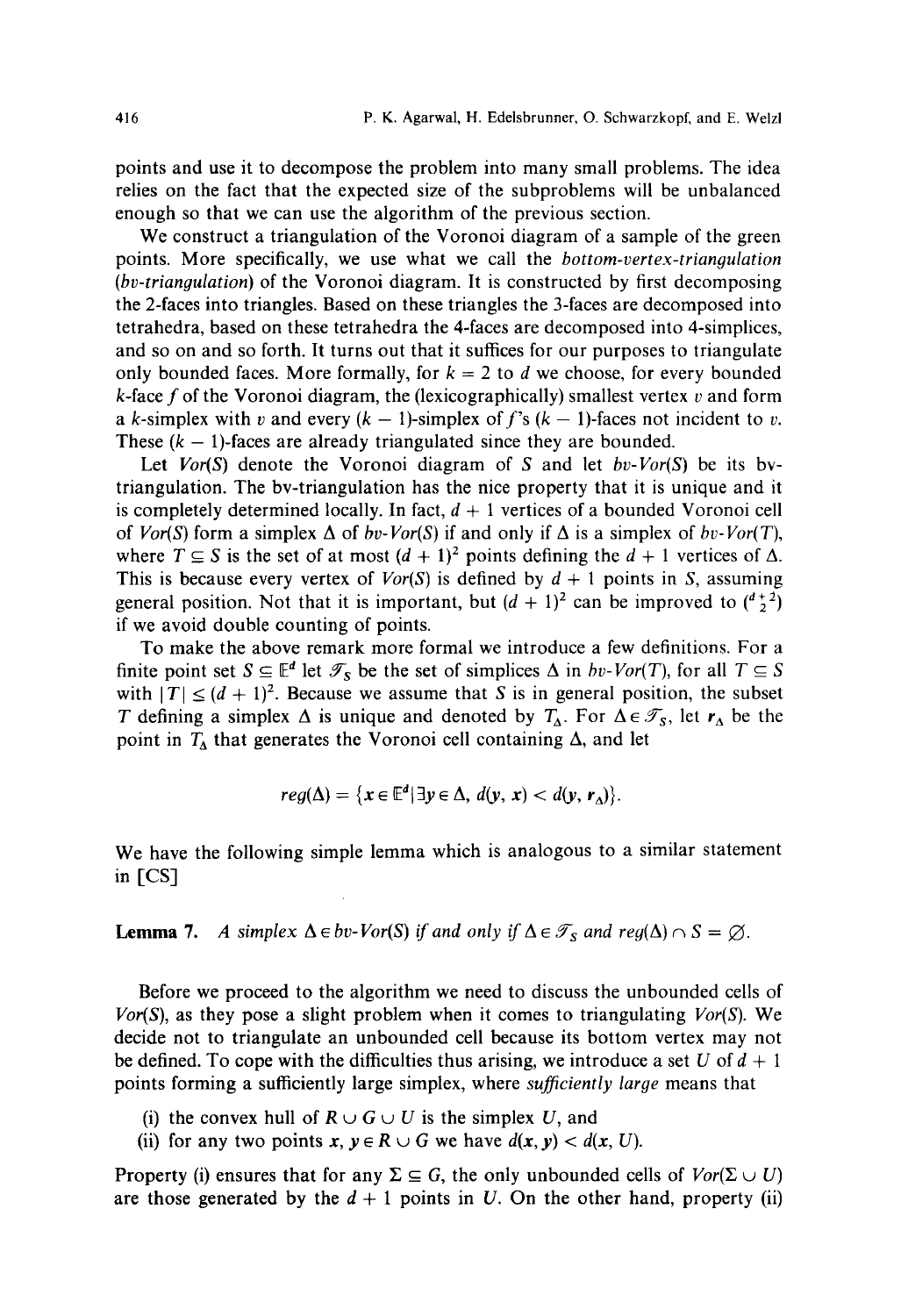implies that if  $y \in \Sigma$  and  $x \in R \cup G$ , then x lies in a bounded cell of  $Vor(\Sigma \cup U)$ . This will be convenient later when we perform point location in  $Vor(\Sigma \cup U)$ .

Given *bv-Vor(S)* for a set S of *n* points in  $\mathbb{E}^d$ , we can perform point location in it in time  $d \cdot \mathcal{O}(n) = \mathcal{O}(n)$  without further preprocessing. (We borrow from [M]; a similar idea has been used in [DF].) The idea is to iterate through the number of dimensions, starting with the largest, as now described. First, in time  $\mathcal{O}(n)$  we determine the nearest neighbor  $s \in S$  of the query point x by exhaustive search; x is contained in the Voronoi cell of s. Thus, we now know the d-face of *Vor(S)*  containing x. To compute the *d*-simplex of *bv-Vor(S)* that contains x let s' be the bottom vertex of this d-face and consider the ray from  $s'$  going through x. By exhaustive search we find the  $(d - 1)$ -face f' intersected by the ray. This step takes only  $\mathcal{O}(n)$  time because the d-face has at most  $n - 1$  (d - 1)-faces, and the one we search for has the property that its supporting hyperplane intersects the ray closest to s' of all supporting hyperplanes. To finish, we recursively find the  $(d - 1)$ -simplex containing the intersection  $x'$  of the ray and f'. This gives us the d-simplex containing x. Each level of the recursion takes  $\mathcal{O}(n)$  time because each k-face has at most  $n-(d-k+1) \le n (k-1)$ -faces, and there are at most d levels of recursion, one for each dimension.

The description of the algorithm follows. For simplicity we use the word *simplex*  synonymously with d-simplex as most of the time we are concerned with fulldimensional simplices only. Let again  $R$  be a set of  $n$  red points and let  $G$  be a set of *m* green points in  $\mathbb{E}^d$ . We assume that  $n \leq m$ , otherwise we swap colors.

If  $m \ge n^{\gamma}p(n)/q(n)$ , a BCP can be computed in time  $\mathcal{O}(mq(n))$ , using the first algorithm described in the last subsection.

Otherwise, i.e.,  $m < n^{\gamma}p(n)/q(n)$ , take a random sample  $\Sigma$  of  $\sigma$  green points ( $\sigma$ will be specified below). We compute, in time  $\mathcal{O}(\sigma^{\gamma})$ , the Voronoi diagram of  $\Sigma$ and its by-triangulation  $\mathcal{T} = bv$ -Vor( $U \cup \Sigma$ ), where U satisfies conditions (i) and (ii) specified above.  $\mathcal T$  is a cell complex of  $\mathcal O(\sigma^{\gamma})$  simplices. For every simplex  $\Delta \in \mathcal T$ , we determine a set  $R_A$  of red points and a set  $G_A$  of green points defined as follows:

- $R_{\Delta} = R \cap \Delta$ , that is,  $R_{\Delta}$  is the set of all red points  $r \in R$  contained in  $\Delta$ .
- $G_{\Delta} = G \cap reg(\Delta)$ , that is, a green point  $g \in G$  is in  $G_{\Delta}$  if and only if there exists a point  $y \in \Delta$  with  $d(y, g) \leq d(y, g_\Delta)$ , where  $g_\Delta$  is again the point in  $\Sigma$  that generates the *d*-face of  $Vor(\Sigma \cup U)$  that contains  $\Delta$ .

We can compute  $R_{\Lambda}$  for all  $\Delta \in \mathcal{T}$  in time  $\mathcal{O}(n\sigma)$  by performing a point location query for every red point as explained above. If  $n_A$  is the number of points in  $R_A$ , we have  $\sum_{\Delta \in \mathscr{F}} n_{\Delta} = n$ .

Now observe that the set of simplices  $\Delta$  with  $G_{\Delta}$  containing a fixed green point g is exactly the set  $\mathscr{D}(q)$  of all simplices intersecting the Voronoi cell of g in  $Vor(U \cup \Sigma \cup \{g\})$ . Hence,  $\mathscr{D}(g)$  is connected in the sense that for any two simplices  $\Delta_1$  and  $\Delta_2$  in  $\mathcal{D}(g)$  there is a sequence of simplices in  $\mathcal{D}(g)$  starting with  $\Delta_1$  and ending with  $\Delta_2$  so that any two adjacent simplices share a  $(d - 1)$ -face. It follows that  $\mathscr{D}(q)$  can be found using a graph-search algorithm (such as depth-first search) starting at the simplex that contains g; this takes time  $\mathcal{O}(\sigma + |\mathscr{D}(g)|)$ . The total running time for this procedure is thus  $\mathcal{O}(m\sigma + \sum_{\Delta \in \mathcal{F}} m_{\Delta})$ , where  $m_{\Delta}$  is the cardinality of  $G_{\Lambda}$ .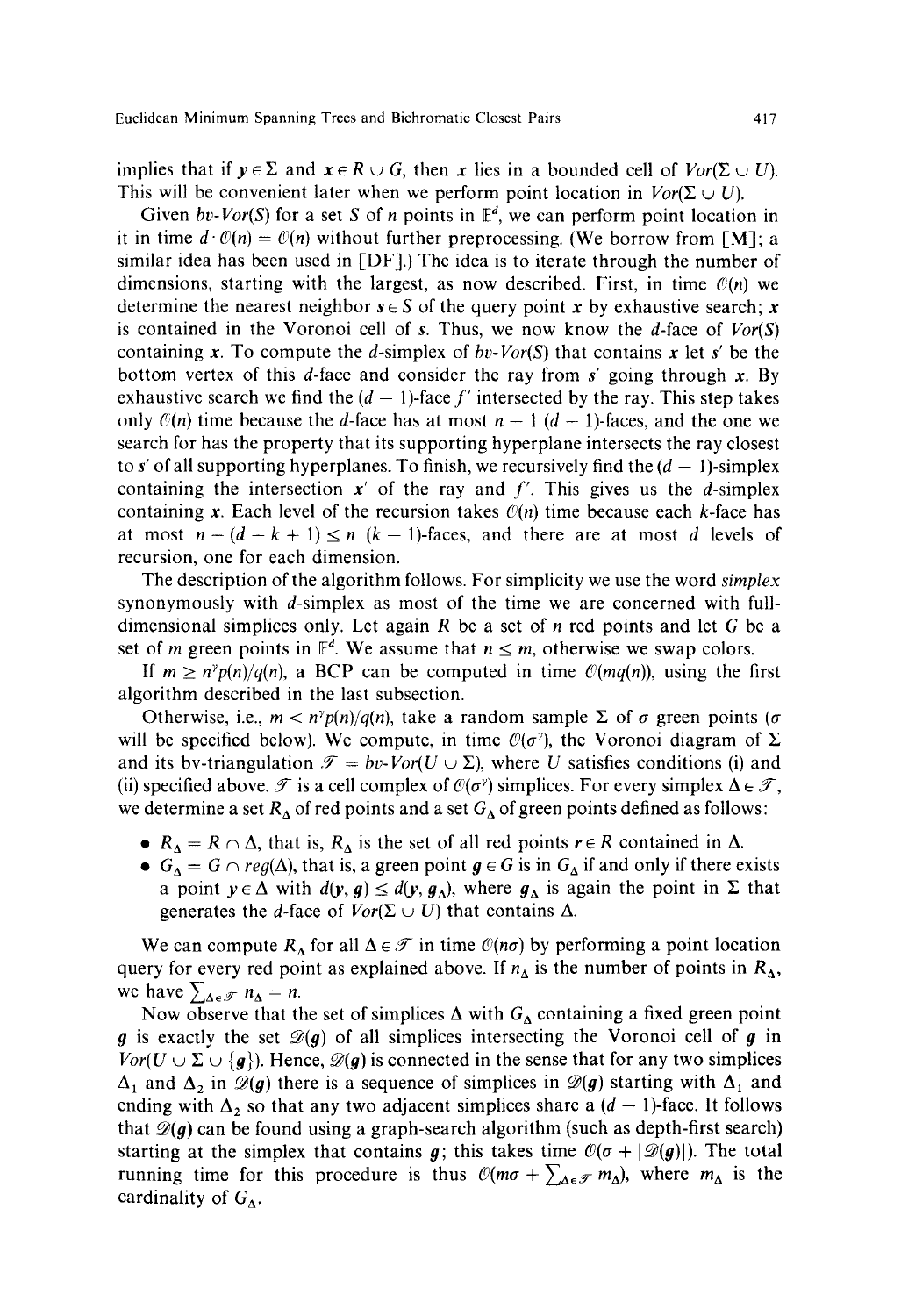Finally, we use the algorithm of Lemma 6 to find the closest  $(R_A, G_A)$ -pair for every simplex  $\Delta$ . We output the pair with the shortest distance as a closest  $(R, G)$ -pair. We now define  $\sigma = \lceil (n^{\gamma}p(n)/mq(n))^{1/(\gamma^2-1)} \rceil$  and observe that  $\sigma^{\gamma} = \mathcal{O}(m\sigma)$ as long as we assume  $m \ge n$  and  $p(n) = \mathcal{O}(m^2)$ . With this choice of  $\sigma$  we can prove the following result.

Theorem 8. *The algorithm above computes a BCP of a set of n red and a set of*   $m \geq n$  green points in  $\mathbb{E}^d$  in randomized expected time

$$
\mathscr{T}_d(n, m) = \mathcal{O}((nmq(n))^{\gamma/(\gamma+1)}p(n)^{1/(\gamma+1)} + mq(n)),
$$

*assuming a solution to the post office problem with*  $p(n) = \mathcal{O}(n^2)$ *.* 

*Proof.* The correctness of the algorithm is based on the observation that q is in  $G_A$  if  $\{r, q\}$  is a closest  $(R, G)$ -pair and  $\Delta$  is the simplex containing r.

The running time of the algorithm is  $\mathcal{O}(mq(n))$  if  $m \geq n^{\gamma}p(n)/q(n)$ . Otherwise it is

$$
\mathcal{O}\bigg(\sigma^{\gamma}+n\sigma+m\sigma+\sum_{\Delta\in\mathscr{T}}(n_{\Delta}m_{\Delta}^{1-1/\gamma}(p(n_{\Delta}))^{1/\gamma}(q(n_{\Delta}))^{1-1/\gamma}+m_{\Delta}q(n_{\Delta}))\bigg).
$$

Because  $n \le m$  and  $\sigma^{\gamma} \in \mathcal{O}(m\sigma)$  as long as  $p(n) \in \mathcal{O}(m^2)$ , which we assume, this is bounded by

$$
\mathcal{O}\bigg(m\sigma + p(n)^{1/\gamma}q(n)^{1-1/\gamma}\sum_{\Delta \in \mathscr{F}} n_{\Delta}m_{\Delta}^{1-1/\gamma} + q(n)\sum_{\Delta \in \mathscr{F}} m_{\Delta}\bigg).
$$

We show below that the expected value of  $\sum_{\mathcal{F}} n_{\Delta} m_{\Delta}^{\alpha}$  is  $\mathcal{O}(n(m/\sigma)^{\alpha})$  and the expected value of  $\sum_{\mathscr{F}} m_{\Delta}$  is  $\mathcal{O}(m\sigma^{\gamma-1})$ . For the given choice for  $\sigma$ , we thus obtain the expected running time given in the theorem.  $\Box$ 

Using Chazelle's [Ch] and Clarkson's [Cl2] results we can set  $p(n) = \mathcal{O}(1)$  and  $q(n) = \mathcal{O}(\log^2 n)$  in three dimensions and  $p(n) = \mathcal{O}(n^e)$  and  $q(n) = \mathcal{O}(\log n)$  in  $d \ge 4$ dimensions. This implies the following result if we drop the assumption that  $m \ge n$ .

Corollary *9. A BCP of a set of n red and a set of m green points in three dimensions can be computed in randomized expected time* 

$$
\mathcal{O}((nm \log n \log m)^{2/3} + m \log^2 n + n \log^2 m).
$$

*In d dimensions,*  $d \geq 4$ *, the problem can be solved in expected time* 

$$
\mathcal{O}((nm)^{1-1/([d/2]+1)+\epsilon} + m \log n + n \log m)
$$

*for any constant*  $\epsilon > 0$ *.*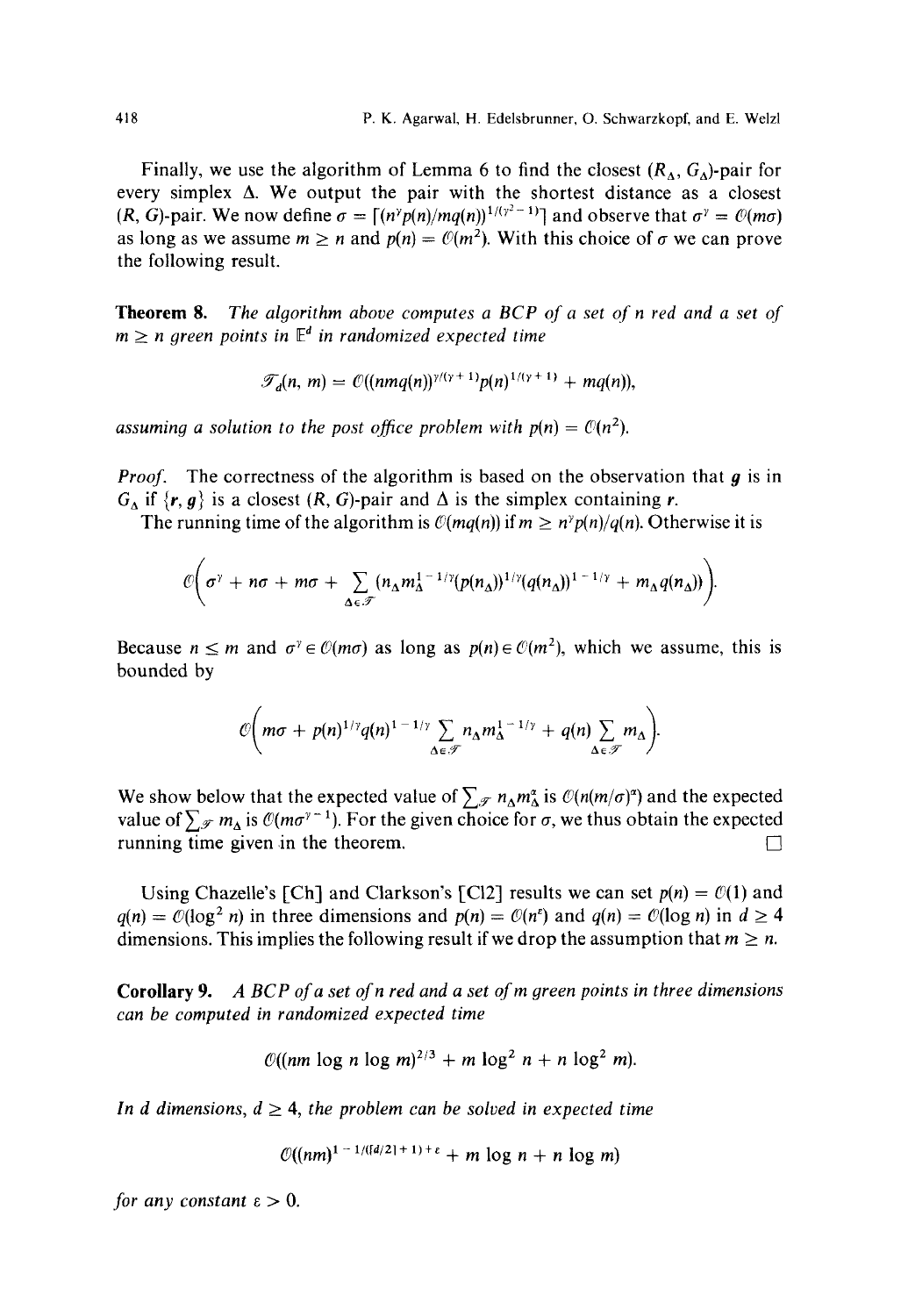It is interesting to compare the time bound of the three-dimensional BCP algorithm with the currently best upper bound on the number of bichromatic minimum distance pairs which is  $\mathcal{O}(n^{2/3}m^{2/3} + n + m)$  [CEGS]. To complete the proof of the theorem we still need to establish the claimed expectations. Following [CEG<sup>+</sup>] and [CS] we start with an elementary lemma. Recall that  $\mathscr{T}_{s}$  is the set of simplices in *bv-Vor*(T) for all  $T \subseteq S$  with  $|T| \leq (d + 1)^2$ .

**Lemma 10.** *For a fixed point r*  $\in$  *R there are at most*  $(d + 1)^2$  *simplices*  $\Delta$  *in*  $\mathcal{T}_{U \cup \Sigma}$ *that contain r and have*  $| \text{req}(\Delta) \cap \Sigma | = 1$ *.* 

*Proof.* For every set  $\Sigma' \subseteq \Sigma$  there is a unique simplex  $\Delta_{\Sigma'} \in \mathscr{T}_{U \cup \Sigma'}$  with  $r \in \Delta_{\Sigma'}$ and  $reg(\Delta_{\Sigma}) \cap \Sigma' = \emptyset$  (see Lemma 7). Now consider a simplex  $\Delta \in \mathcal{T}_{U \cup \Sigma}$  that contains r and  $|reg(\Delta) \cap \Sigma| = 1$ . Let  $\{g\} = reg(\Delta) \cap \Sigma$ . Clearly,  $\Delta = \Delta_{\Sigma \setminus \{g\}}$ . The result follows since  $\Delta_{\Sigma\setminus\{q\}} = \Delta_{\Sigma}$  if  $q \notin T_{\Delta_{\Sigma}}$  (that is, q is not one of the points defining  $\Delta_{\Sigma}$ ), and since  $|T_{\Delta_{\Sigma}}| \leq (d+1)^2$ .

With this result we can now go ahead and prove the claimed expectations.

**Lemma 11.** *If*  $\Sigma \subset G$  *is chosen at random, we have* 

$$
E\left[\sum_{\Delta \in \mathcal{F}} n_{\Delta} m_{\Delta}^{\alpha}\right] = \mathcal{O}(n(m/\sigma)^{\alpha}) \quad \text{for} \quad 0 < \alpha < 1
$$

*and* 

$$
E\left[\sum_{\Delta \in \mathscr{F}} m_{\Delta}\right] = \mathcal{O}(m\sigma^{\gamma-1}).
$$

*Proof.* Consider the first equation. We observe that the sum is the same as  $\sum_{i=1}^{n} g_i^2$ , where  $g_i$  is the cardinality of  $G_A$  for the simplex  $\Delta$  containing the point  $r_i \in R$ . Since the expectation is additive, and since by Jensen's inequality  $E[g_i^{\alpha}] \leq$  $(E[g_i])^{\sigma}$  for  $0 < \alpha < 1$ , we can concentrate on showing that  $E[g_i] = \mathcal{O}(m/\sigma)$ .

Let  $r \in R$  be fixed and let  $g = |G_{\Lambda_0}|$  for the simplex  $\Delta_0 \in bv$ -Vor( $U \cup \Sigma$ ) with  $r \in \Delta_0$ . We want to show  $E[g] = \mathcal{O}(m/\sigma)$ . Define  $\mathcal{F}'_S = {\Delta \in \mathcal{F}_S | r \in \Delta}$ , let  $|\Delta| =$  $|reg(\Delta) \cap G|$ , and let Pr<sub> $\Delta$ </sub> denote the probability that  $\Delta = \Delta_0$  under the assumption that  $r \in \Delta$ . With these definitions,  $E[g] = \sum_{\Delta \in \mathscr{F}'}_{\omega \cup \varphi} |\Delta| \cdot Pr_{\Delta}$ .

By Lemma 7, we can bound Pr<sub> $\Delta$ </sub> as follows. Clearly,  $\Delta = \Delta_0$  for  $\Delta \in \mathcal{F}_{U \cup G}$  if and only if  $\Delta \in \mathcal{F}_{U \cup \Sigma}$  and  $reg(\Delta) \cap \Sigma = \emptyset$ . Now recall that there is a unique set  $T_{\Delta} \subseteq U \cup G$  with  $|T_{\Delta}| \leq (d+1)^2$  such that  $\Delta \in \mathcal{T}_{U \in \Sigma}$  if and only if  $T_{\Delta} \subseteq U \cup \Sigma$  (this is true because of our general position assumption).

To put  $\Delta$  in  $\mathcal{F}_{U \cup \Sigma}$ , we must choose these  $|T_{\Delta}|$  points. To satisfy the second condition, the remaining  $\sigma - |T_A|$  points must be chosen from  $G\ (reg(\Delta) \cup T_A)$ . We thus have

$$
\Pr_{\Delta} = {m - |\Delta| - |T_{\Delta}| \choose \sigma - |T_{\Delta}|} / {m \choose \sigma}.
$$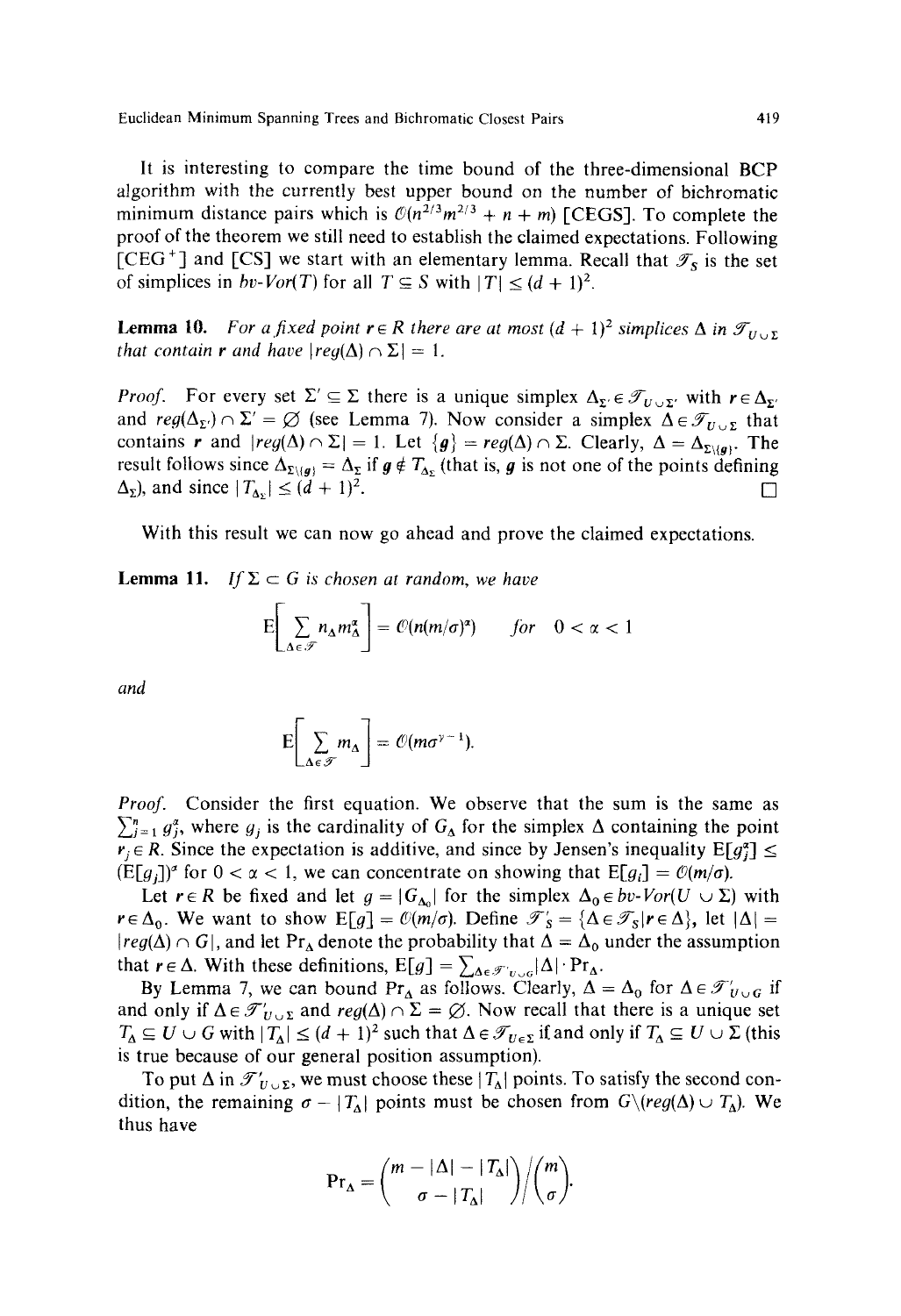Since

$$
\binom{m-|\Delta|-|T_{\Delta}|}{\sigma-|T_{\Delta}|}=\Theta\bigg(\frac{m}{\sigma}\bigg)\binom{m-|\Delta|-|T_{\Delta}|}{\sigma-|T_{\Delta}|-1}
$$

we have

$$
E[g] = \mathcal{O}\left(\frac{m}{\sigma}\right)_{\Delta \in \mathscr{F}_{U \cup G}} \left(\frac{|\Delta|}{1}\right) \left(\frac{m - |\Delta| - |T_{\Delta}|}{\sigma - |T_{\Delta}| - 1}\right) / \left(\frac{m}{\sigma}\right).
$$

Observe that the summand,

$$
{\binom{|\Delta|}{1}} {m - |\Delta| - |T_{\Delta}| \choose \sigma - |T_{\Delta}| - 1} / {m \choose \sigma},
$$

is the probability that  $\Delta$  is a simplex in  $\mathcal{T}'_{U \cup \Sigma}$  with  $|reg(\Delta) \cap \Sigma| = 1$ . The sum is therefore the expected number of such simplices. By the last lemma, this expectation is at most  $(d + 1)^2$ , which is a constant, for constant dimension.

Now consider the second claim of the lemma. We use a similar argument as above, substituting the set  $\mathscr T$  for  $\mathscr T'$ . We thus obtain

$$
E[\sum m_{\Delta}] = \mathcal{O}\left(\frac{m}{\sigma}\right)_{\Delta \in \mathcal{F}_{U \cup G}} \left(\frac{|\Delta|}{1}\right) \left(\frac{m - |\Delta| - |T_{\Delta}|}{\sigma - |T_{\Delta}| - 1}\right) / \left(\frac{m}{\sigma}\right).
$$

Here, the sum on the right-hand side is the expected number of simplices  $\Delta$  with  $|reg(\Delta) \cap \Sigma| = 1$ . Theorem 3.2 of [CS] can be used to show that this expectation is  $\mathcal{O}(\sigma^{\gamma})$ . For completeness, we give a short proof of this fact in the lemma below.  $\square$ 

**Lemma 12.** *The number of simplices*  $\Delta$  *in*  $\mathscr{T}_{U \cup \Sigma}$  *with*  $|reg(\Delta) \cap \Sigma| = 1$  *is*  $\mathbb{O}(\sigma^{\gamma})$ *.* 

*Proof.* In this proof we write  $|\Delta|$  for  $|reg(\Delta) \cap \Sigma|$ . Define  $\mathscr{E} = {\Delta \in \mathscr{T}_{U \cup \Sigma}} |\Delta| = 1$ . We intend to show that  $|\mathscr{E}| = \mathcal{O}(\sigma^{\gamma})$ . We choose a random sample  $\Sigma' \subset \Sigma$  of size  $\sigma' = \lceil \sigma/2 \rceil$  (we consider  $\Sigma$  as fixed). On the one hand, we know that the complexity of the bv-triangulation of  $Vor(U \cup \Sigma')$  is of the order  $\mathcal{O}(\sigma^{\gamma})$ . On the other hand, the expected number of simplices in  $bv$ -Vor( $U \cup \Sigma'$ ) is

$$
\sum_{\Delta \in \mathscr{F}_{U \cup \Sigma}} \operatorname{Prob}\{\Delta \text{ is in } bv\text{-}V or (U \cup \Sigma')\} = \sum_{\Delta \in \mathscr{F}_{U \cup \Sigma}} \binom{\sigma - |T_{\Delta}| - |\Delta|}{\sigma' - |T_{\Delta}|} / \binom{\sigma}{\sigma'}
$$
\n
$$
\geq \sum_{\Delta \in \mathscr{E}} \binom{\sigma - |T_{\Delta}| - 1}{\sigma' - |T_{\Delta}|} / \binom{\sigma}{\sigma'}
$$
\n
$$
\geq |\mathscr{E}| \binom{\sigma - (d+1)^2 - 1}{\sigma' - (d+1)^2} / \binom{\sigma}{\sigma'} = \Omega(|\mathscr{E}|).
$$

and a state

420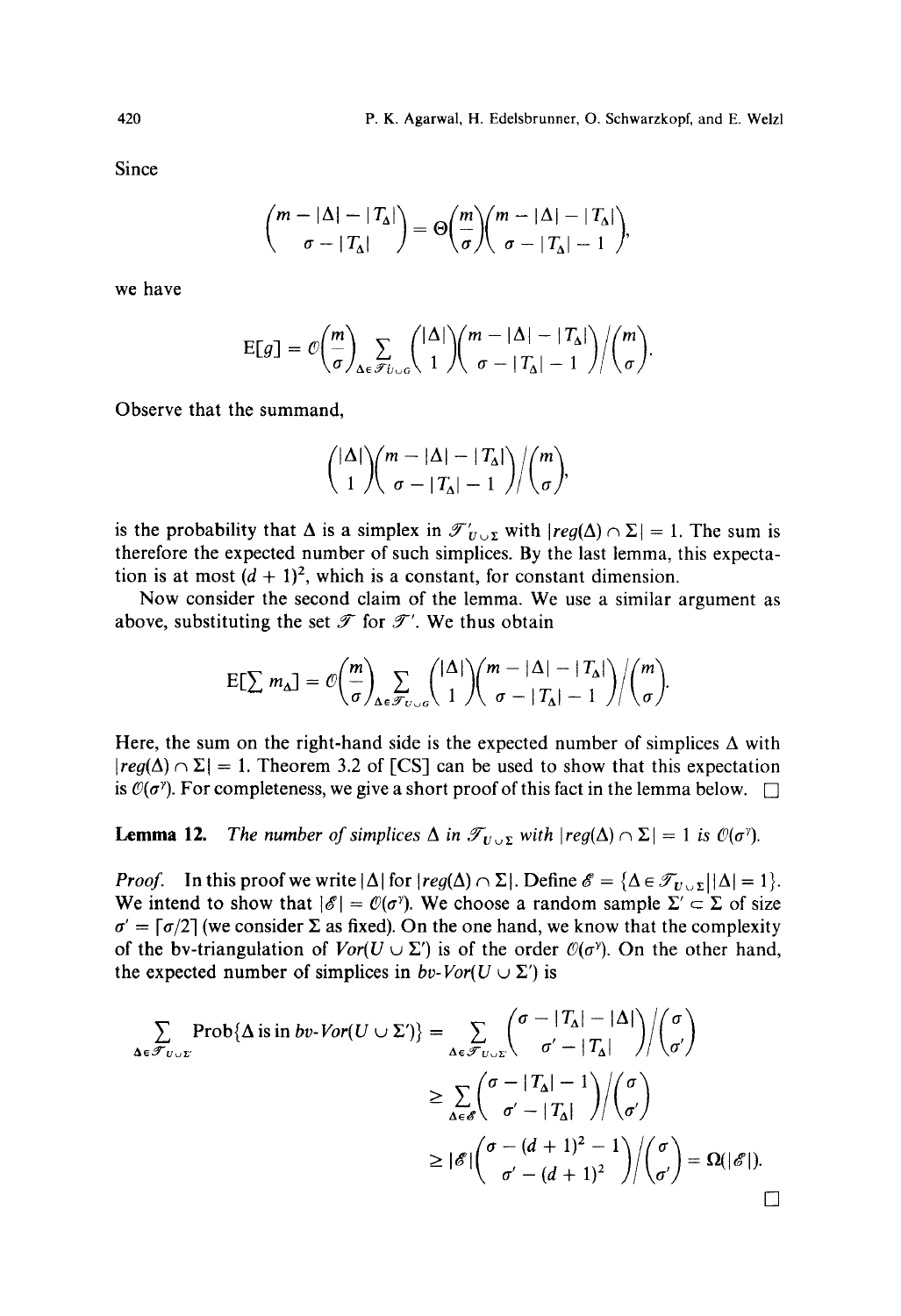Putting Theorem 5 and Corollary 9 together, we obtain the main result of this section.

**Theorem 13.** An EMST of a set of N points in  $E^2$  can be computed in expected *time*  $\mathcal{O}(N^{4/3} \log^{4/3} N)$  by a randomized algorithm. In d dimensions it can be computed in expected time  $O(N^{2-2/(d/2)+1)+\epsilon}$  for any constant  $\epsilon > 0$ .

This result should be contrasted with the time bound of  $\mathcal{O}(N^{2-\frac{1}{d/2}+1)+\epsilon}$ ) which is realized by using Clarkson's solution for the post office problem within Yao's algorithm.

Remark. It should be noted that our algorithm does not solve the NFN problem. This is due to the fact that we start by computing the Voronoi diagram of (a subset of) the green points, but solve the subproblems by computing the Voronoi diagram of the red points. Hence, it is important that our reduction is not to the NFN problem (as in [Y]), but to the simpler BCP problem. However, it *is* possible to solve the NFN problem within the same time bounds given here using a complicated extension to our technique [AM]. We can thus consider this work as a further example of the fact that additional geometric insight (as, in our case, that of Section 3) usually leads to simpler or faster algorithms for a problem.

### **6. Conclusion and Extensions**

This paper shows a close relationship between the EMST problem and the BCP problem in  $\mathbb{E}^d$ . As a result we get an improved algorithm for the EMST problem. We have no reason to believe that our algorithm is optimal, so it remains an open question whether the running time can be further improved.

It should be noted that the techniques developed in this paper permit the computation of minimum spanning trees for metrics with polyhedral unit ball, such as the  $L_1$ - and the  $L_\infty$ -metric. The idea is to construct a sufficiently narrow fan as a *refinement* of the fan induced by the edges of the unit ball. The distances in every cone of this fan are then determined by only one dimension. We can thus apply the reduction from Section 4 and Yao's result to compute an EMST in time  $\mathcal{O}(N \log^d N)$ . This is better than the algorithms of [GBT] for the  $L_1$ -metric and dimension greater than 5, while for the  $L_{\infty}$ -metric and for the  $L_1$ -metric with  $d \leq 5$ their algorithms are better by one or two log-factors.

**Theorem 14.** *Given a set S of N points in*  $E^d$  *and a metric in*  $E^d$  *which has a polyhedral unit ball, an MST of S with respect to that metric can be computed deterministically in time*  $O(N \log^d N)$ *.* 

#### **References**

[AESW] P. K. Agarwal, H. Edelsbrunner, O. Schwarzkopf, and E. Welzl, Euclidean minimum spanning trees and bichromatic closest pairs, *Proceedings of the 6th Annual A CM Symposium on Computational Geometry,* 1990, pp. 203-210.